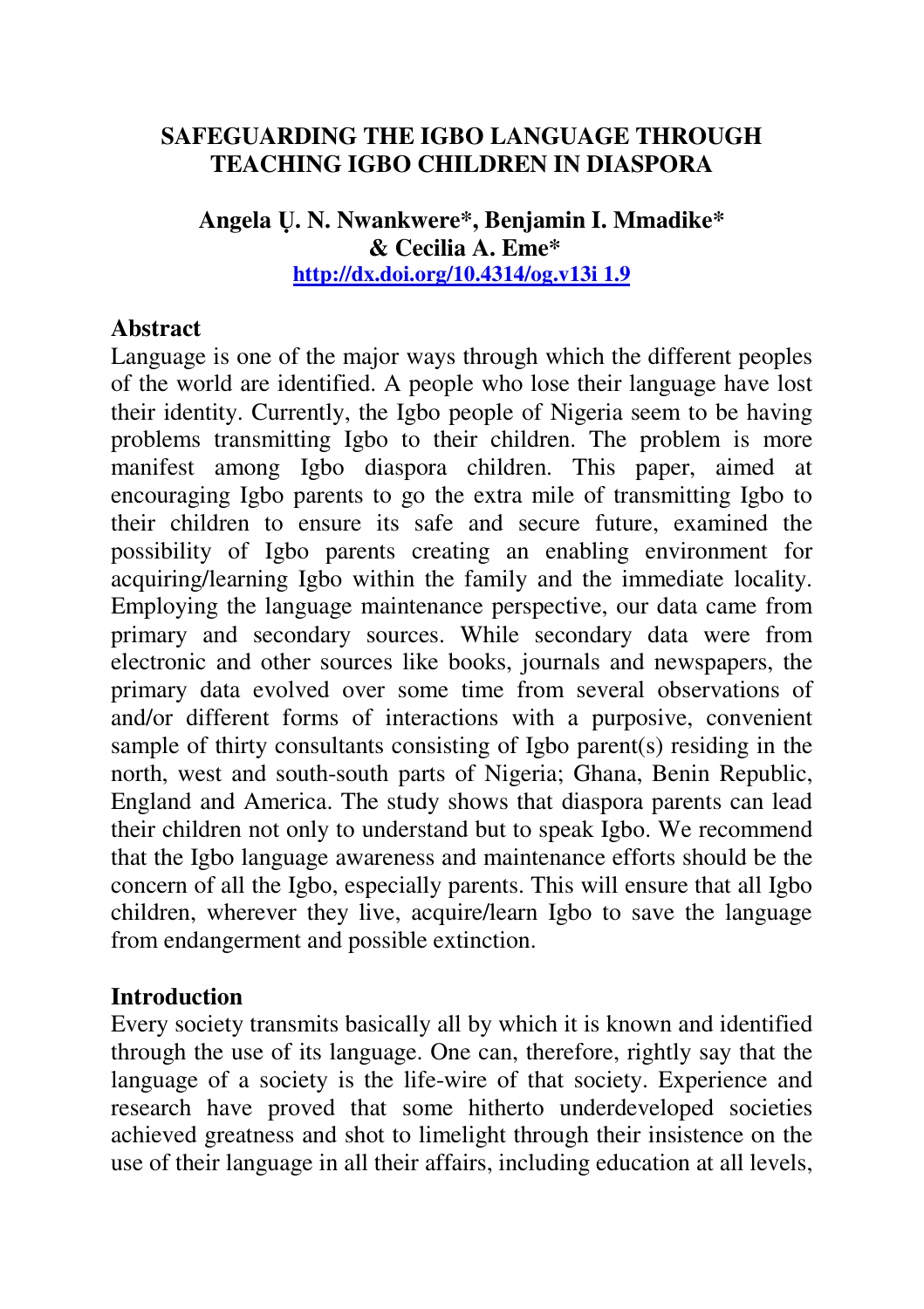politics, trade and commerce, science and technology (Eme, 2016). This is a way of saying that any nation or society that ignores the salient role of its language in its overall development can hardly achieve greatness. It is a disaster for any speech community to lose its language, as such a loss signifies the loss of all by which the community stands for. Usman (2014:10) vividly captures this when he says,

> Every language is special in its unique way... and endows this uniqueness on the social landscape where it flourishes. When the speakers of a language... abandon their language in favour of a more populous, prestigious, or economically viable one, they give up their birthright, since their language embodies their distinctive, self-defining civilisation and symbolises their exclusive contributions to human knowledge and development. When a language dies, an irreplaceable intellectual and social wealth of the people also dies, and the larger society's pool of educational, social and cultural values is diminished. The death of any language is a tragedy.

 Folorunso (2016:37) avers that, "Many Nigerian indigenous languages are faced with a lot of challenges and their continuous existence is being threatened. ... it is a known fact that in most of the educated elites' homes, children are not encouraged to speak their mother tongues but English." Thus, as language is a living entity, it can grow or die, depending on many factors such as the attitude of its owners. While positive attitude enhances language growth and development, negative attitude leads to its endangerment and eventual death. According to UNESCO (2012), "A language is endangered when its speakers cease to use it, use it in fewer and fewer domains, use fewer of its registers and speaking styles, and/or stop passing it on to the next generation." Following from the foregoing, it is clear that many factors are put together in determining whether a language is endangered or not. However, the fact remains that a language may become endangered and later go into extinction when its speakers die off or abandon their language and switch to another. For Okolo (2015:50-51),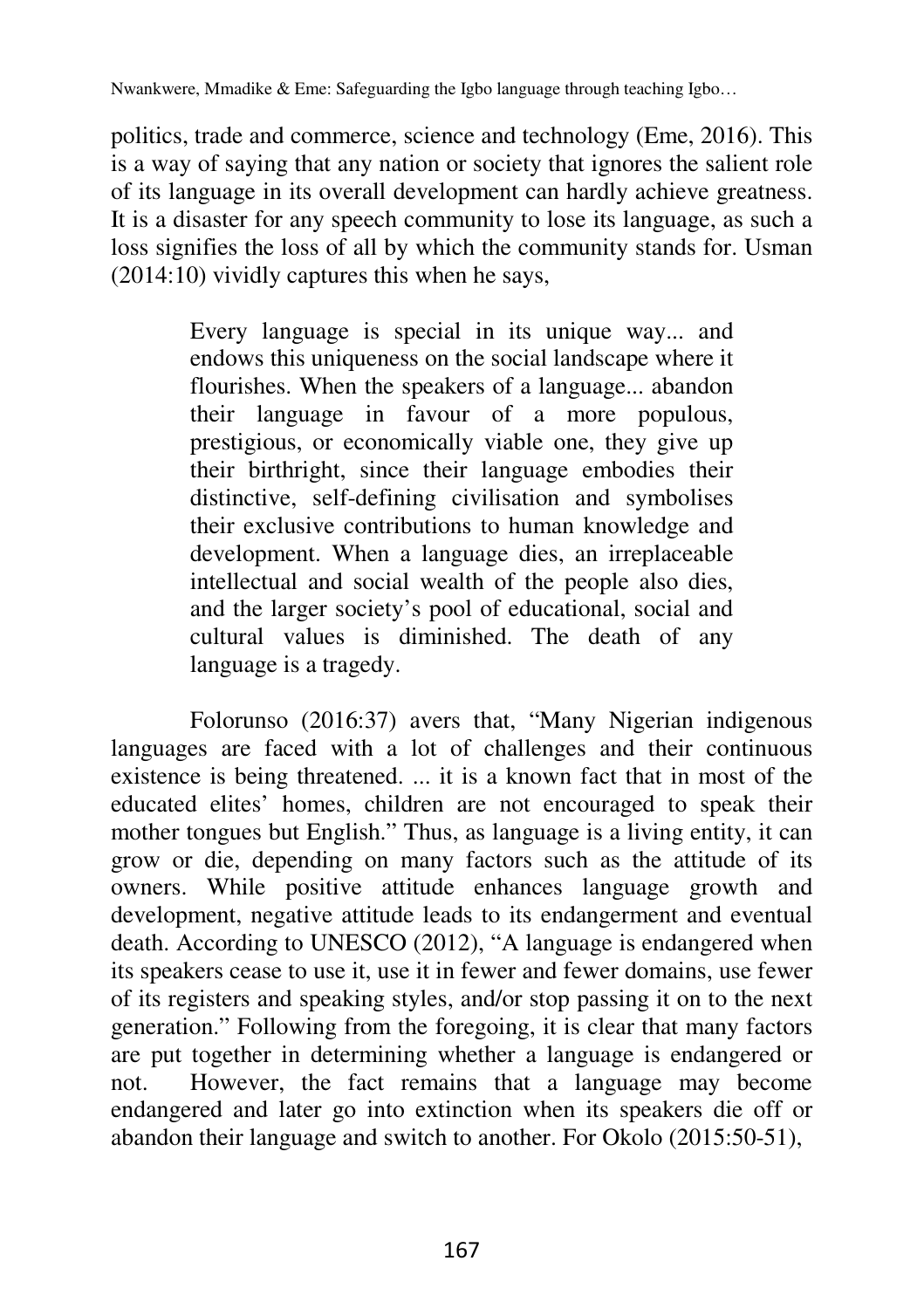A language dies when its speakers neglect it and do not care to pass it across to the upcoming generation. In the report shown in *The Nation*, November, 2013, research was carried out in Imo and Lagos States to test the Igbo competency level of three age groups, aged 1-5, 6-11 and adults which shows that a grim picture awaits the language; 70% of children between 6-11 years and 90% of children aged 5 years and below were unable to speak the Igbo language. ... 50% of the Igbo parents in Imo State and 80% in Lagos State spoke mostly English or a mixture of English and Igbo to their children.

It does not seem many users of language have this knowledge of language growth and language endangerment. Many take our knowledge and use of language for granted that we hardly realise a great treasure it is. This could explain why many do not feel it is worthwhile doing anything to ensure the maintenance of their language through transmitting it to the younger generation to ensure its growth and development. It is necessary that parents transmit their language to their young ones. This is the thrust of this paper with regards to the Igbo people of Nigeria whose language is the Igbo language.

 The Igbo seem to be having problems transmitting their language to their young ones. Although some parents living within the Igbo heartland put themselves in this situation, the problem is more manifest among the 'Igbo' children in diaspora – those living outside Igbo land. Thinking aloud of what becomes of these 'overseas' male children later in their lives, Amunike (2016:20) asks,

> Will these children live overseas forever? Won't the boys come home someday to live in their father's compounds? ... If the boys eventually come home, how would they manage in the midst of their kinsmen? Would they feel at home with them or would they feel like people in a strange land in their father's land? Would they even be able to communicate with them?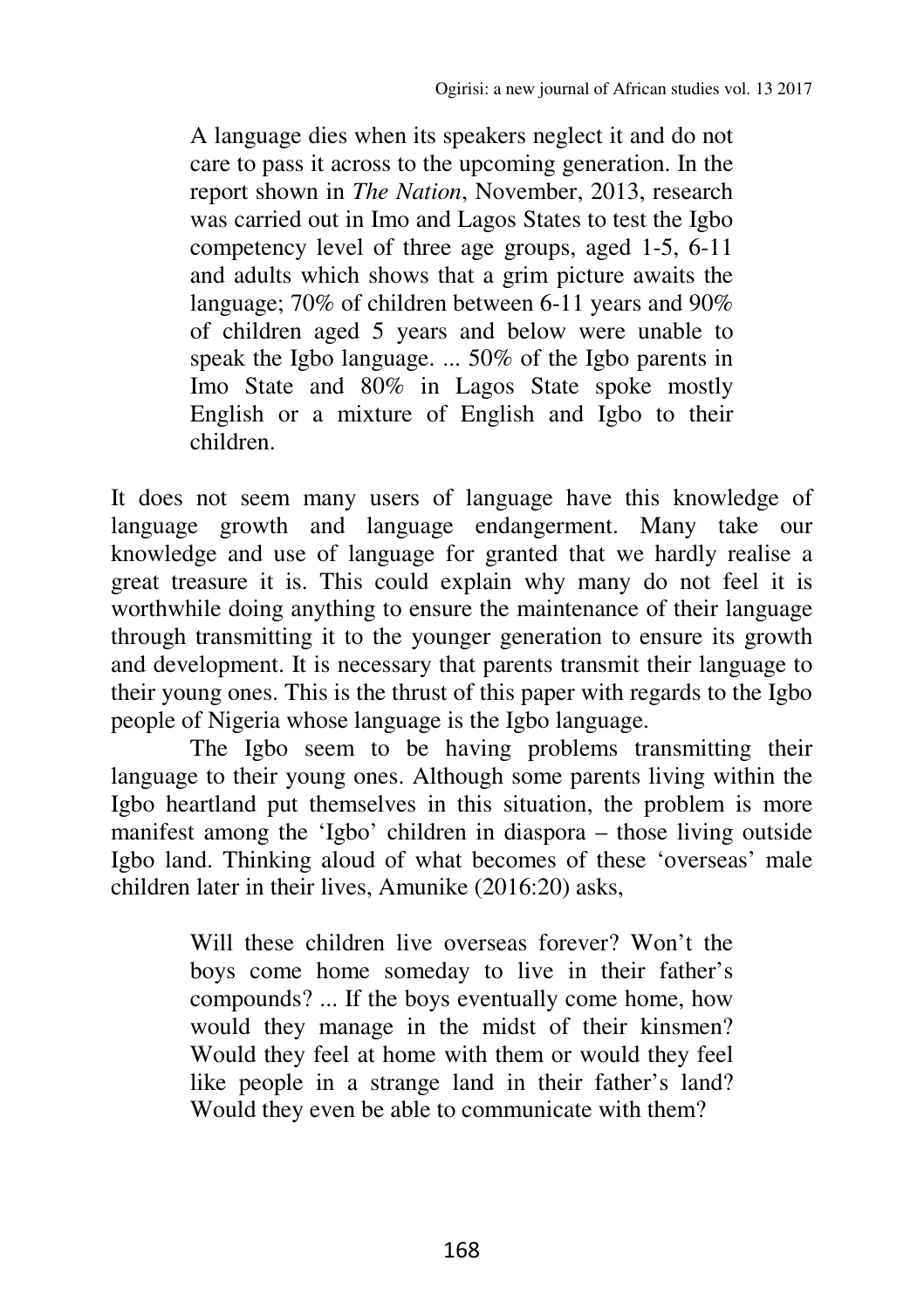Our children in diaspora are usually not privileged to be exposed to the Igbo language that is rich enough to enable them acquire or learn it. We are quite aware that a child can acquire only the language(s) to whose rich linguistic environment he is exposed. We are, however, convinced that through Igbo awareness and maintenance efforts by the creation of the rich linguistic environment necessary for Igbo acquisition or learning, Igbo parents can lead their children not only to understand but to speak Igbo. This way, these parents foster the means of safeguarding the future of the language; thus, saving the language from endangerment and possible death or extinction. This paper aims at encouraging Igbo parents to go 'the extra mile' of transmitting the Igbo language to their children to ensure her safe and secure future.

### **Literature review**

Borgia and Dowdy (2010) report on the effort of a family towards the maintenance and transfer of the Seneca language, an endangered language of the Seneca Nation of Indians with an estimated number of about 150 speakers (Borgia and Dowdy 2010:117). The effort involved the establishment of a home-based language nest. Here, the "linguistic and cultural knowledge of fluent grandparents" were transmitted to grandchildren (Borgia and Dowdy 2010:115). In addition, the language nest provided daycare services to the children.

 The use of language nest is reported to have been adopted in New Zealand for the Maori language (Borgia and Dowdy 2010:120). Language use in the nest is said to be informal and conversational. It provided the children with ways of greeting and interpersonal interaction. To consolidate what the children learnt, parents were encouraged to use the heritage language at home with the children (Borgia and Dowdy 2010).

Indonesia is believed to have approximately 550 languages, making it one of the most linguistically diverse countries (Arka 2013). With Indonesian as the language of wider communication among the diverse linguistic and ethnic groups, it has become the means for upward social and economic mobility. As is expected, many minority languages have become threatened and eroded by such predator languages like Indonesian and other dominant regional languages (Arka 2013). In reaction, the minority language speakers felt the need for the maintenance and intergenerational transfer of their native languages.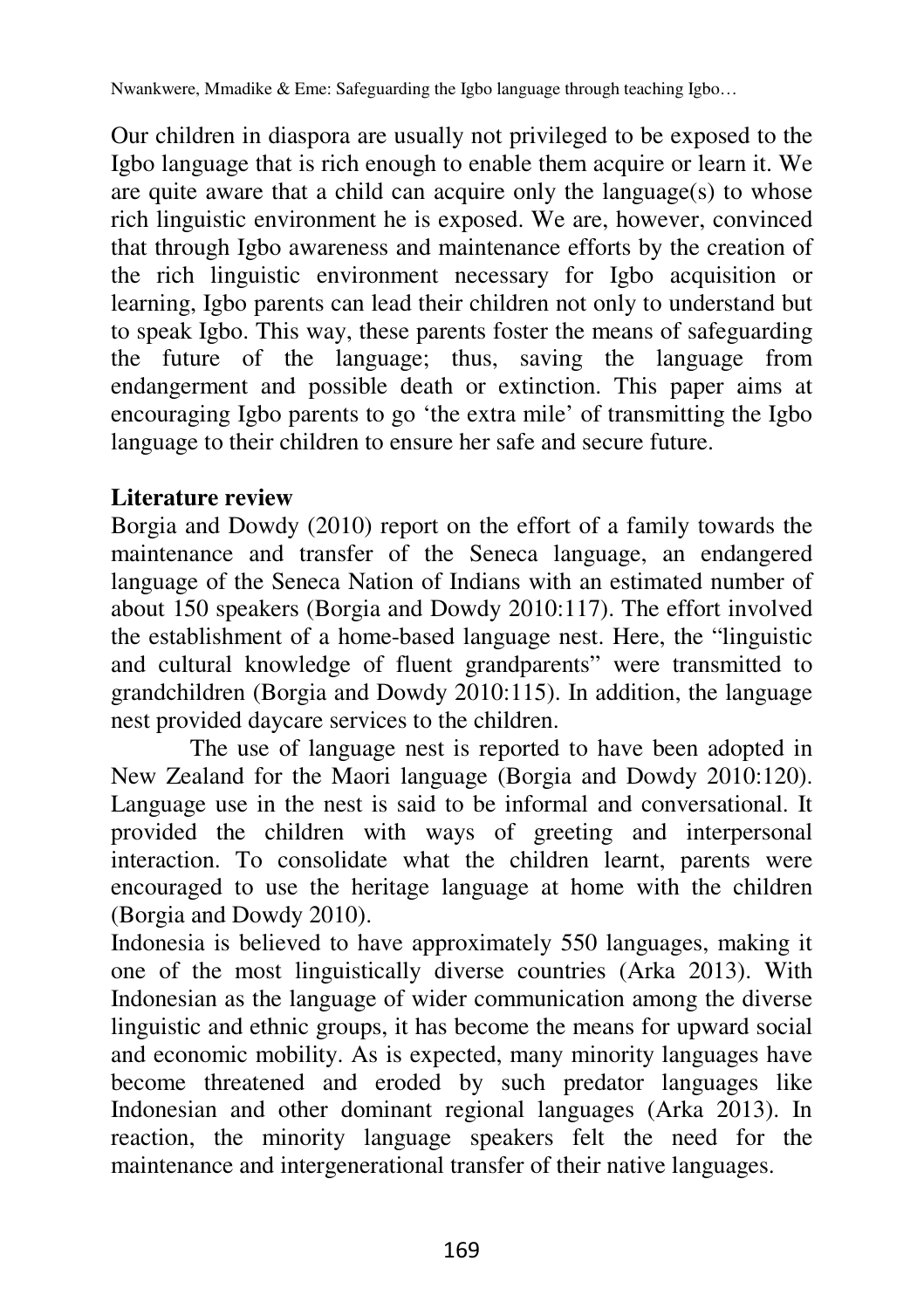Rather than relying on the provisions of the national language policy, Arka proposes a 'bottom-up community-based approach'. This approach encourages and ensures that "speech-community members eagerly participate in language maintenance programs or use the language at least in the family domain so that it is passed on to the next generation" (Arka 2013:92).In Texas, USA, a study was conducted on families of Mexican origin. The study was intended to determine the strategies parents adopt in their efforts to assist their children to maintain and develop Spanish, their ethnic language, "while developing their linguistic and academic abilities in English" (Bayley, Schecter & Torres-Ayalla1996).The study comprised three families made up of a rural-based family, a working-class family and an upper-middle class professional family. The strategies for the maintenance of Spanish

> …range from insistence upon the exclusive use of Spanish in the home among the Ranch family to use of Spanish in parent-child interactions for a set time each week in the working-class family to nearly exclusive use of English among the immediate family combined with extensive involvement in Mexican cultural activities outside the home in the middle-class family (Bayley et al 1996:390-391)

The result of the study shows that of the three families, only the rural ranch-based family children acquired native proficiency in Spanish. This was made possible by "the parents' insistence that the children use Spanish among themselves…and frequent visits to Mexico and contact with monolingual Spanish-speaking relatives" (Bayley et al 1996:389).

 Here in Nigeria, Urua's (2005) observation is very pertinent, especially with regard to the elite parents, unlike the more isolated and conservative rural dwellers with less exposure to language contact situations. According to Urua, in a bid to give the children,

> a head start over the fluency and mastery of the English language, parents who share a common indigenous language now use the English language at home and indirectly coerce visitors to their homes to speak to the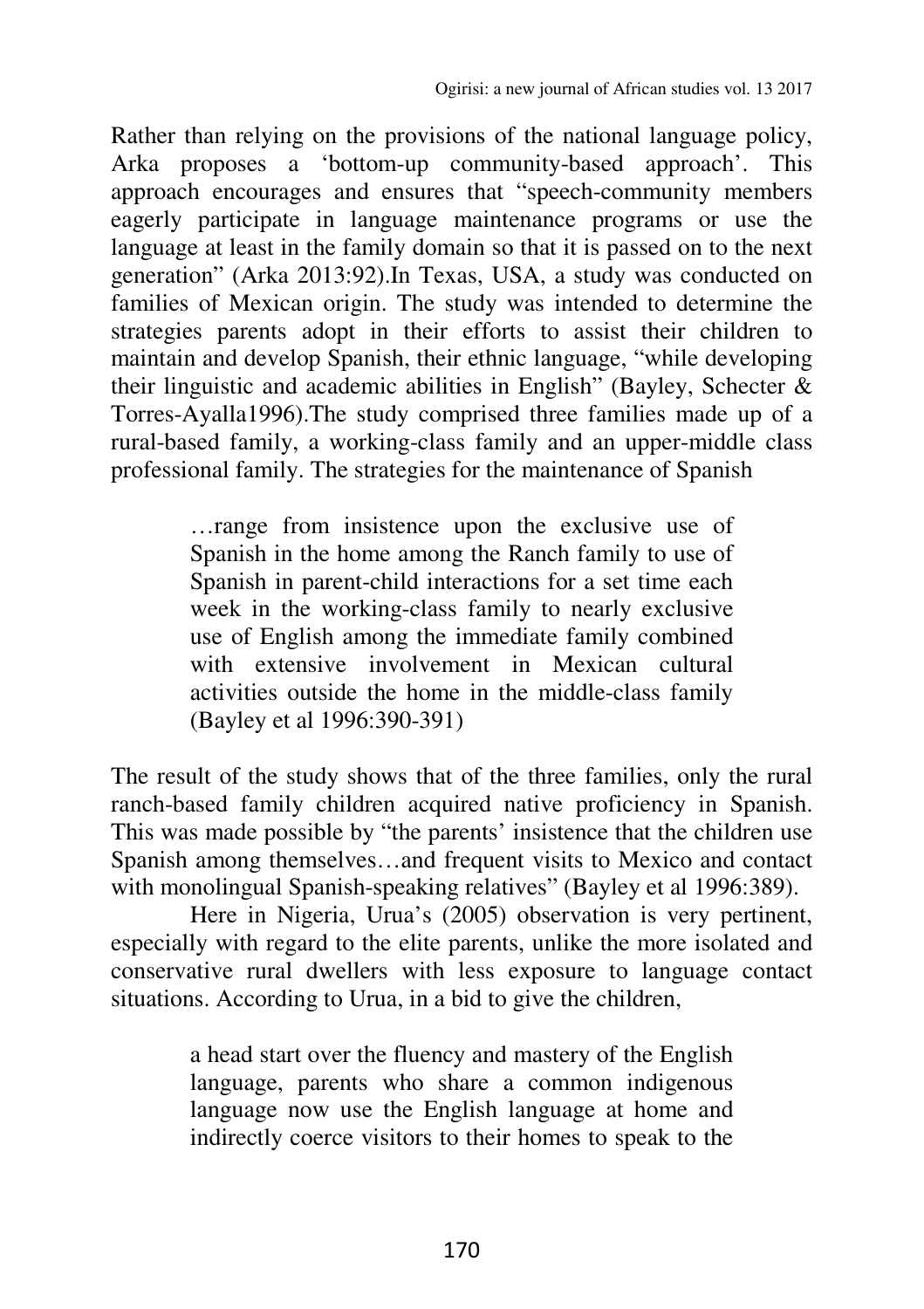children in English on the pretext that the children do not understand the local language (Urua 2005:35).

The above scenario portends some danger to children raised in such homes. Such parents have lost sight of the fact that the heritage language of a group constitutes its identity. As Usman (2014:13) rightly claims, "…identity is important for the social and psychological wellbeing of the individual and group. Identity gives the individual a social sense of who he is even within a plural context".

 In like manner, Amunike (2016) questions why parents avoid interacting with their children in their heritage language, when they themselves were raised by their parents in the language. She gives an interesting report concerning a well-placed US based Igbo family who also lived in other countries where the children attended different language schools in those countries. At home, according to Amunike (2016), the parents maintained the family language policy of interacting with the children in their Igbo dialect. With this, the children understand the language, though not with the same proficiency as English.

 In summary, available literature has shown that there is need for the maintenance and intergenerational transfer of the heritage language in a society where the heritage language is not spoken. It is equally observed that the home must be the critical focus of native language learning.

## **Methodology**

This current descriptive study, with the major aim of substantiating the notion that many Igbo parents are averse to their children's acquisition of Igbo as  $L_1$ , is part of a proposed project on the maintenance of the Igbo language involving thirty consultants, consisting of Igbo diaspora families – Igbo people living outside Igbo land. Each of the researchers had interactions with ten different families. The major research sites for the study are located in the north, west and south-south parts of Nigeria; Ghana, Benin Republic, England and America. Each family has at least a parent (particularly the father) of Igbo origin and at least one child as the focal child. It is important to have a focal child for more effectiveness and given the possibility of every child in each family displaying similar patterns of multilingualism (see Offiong and Mensah, 2012).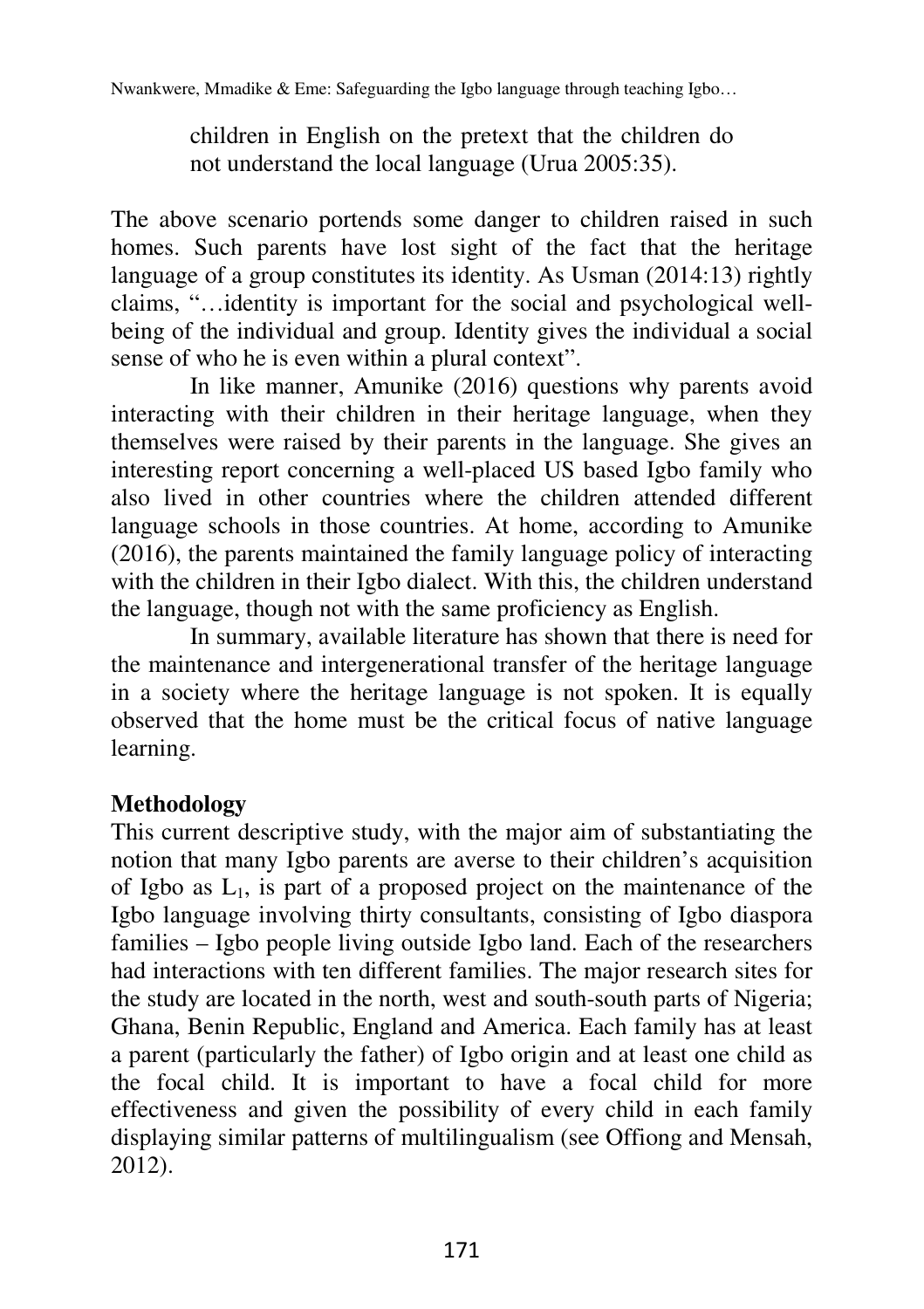This study employed Miles and Huberman's (1994: 10) data reduction process described as "the process of selecting, focusing, simplifying, abstracting and transforming the data that appear in written-up field notes and transcriptions. ... data reduction occurs continuously throughout the life of any qualitatively oriented project."As such, out of these thirty consultants, seven were selected (one from each major site) on representative basis. All the consultants constitute a purposive, convenient sample selected due to their affinity or having come in contact severally with any of the researchers. The intermittent contact periods that have lasted about two years, were usually reunions during ceremonies, holidays like long vacations, or Christmas and Easter periods which provided opportunities for participant observations and oral interactions, as primary data sources.

 Hence, the researchers describe the ethnographic observations of the consultants' normal attitudes in their language socialization process to identify direct or indirect, positive or negative attributes in terms of each family's primary medium of communication and inter and intra communication patterns: parents and children, between siblings and other people interacting with the children in Igbo at home or the immediate locality. Each focal child was both observed and engaged in oral conversation in Igbo and the attitude or reactions/responses of all members of the family were noted. These observations and interactions took place several times on different days and at different times of the day, when the researchers met with or exchanged visits, each of which lasted from ten minutes to two hours, with each family to observe both linguistic and extra-linguistic aspects of communication like the use of language together with gestures and bodily actions. Some of these observations also took place at different ceremonies and in the presence of other native speakers of Igbo, including relatives and friends of the families.

 Furthermore, the researchers describe what they noted about these parents' usual line of thought in oral discourses directly centered around the dominance of English over Igbo in the diaspora children's  $L_1$ acquisition; the shift from the Igbo language towards other languages by most Igbo children who had acquired Igbo at home as  $L_1$  before the family relocated outside Igbo land. Also noted were these diaspora parents' attitude towards and contributions in discussions relating to the need for positive disposition by Igbo parents adopting, in their families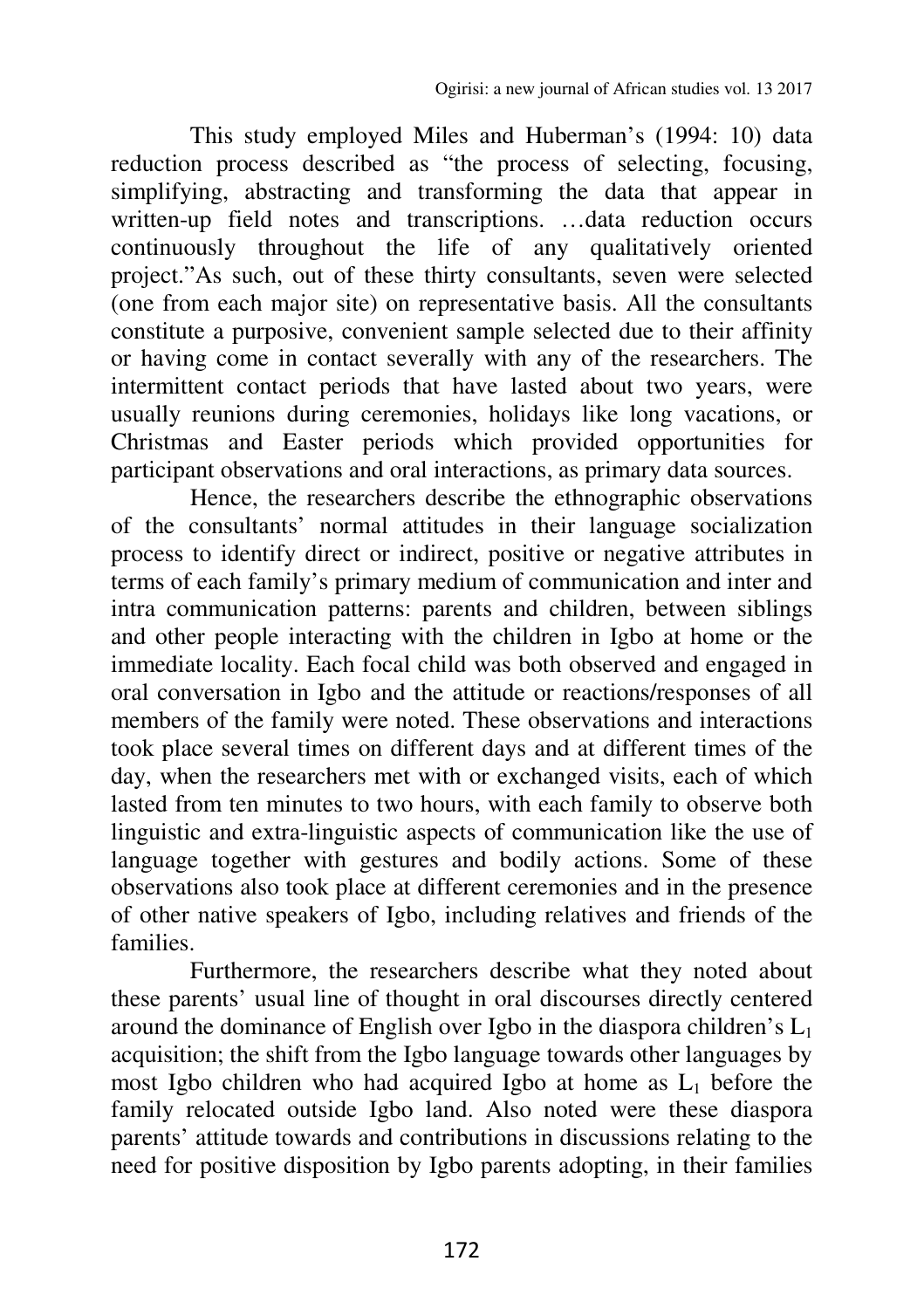and localities, different measures or strategies to reverse this unfortunate phenomenon in their children in order to maintain the Igbo language. The interactions also involved telephone conversations during which the researchers enquired from some parents how well their children understand and speak Igbo. For this particular paper, we describe our observations of and interactions with two out of the seven families selected.

 The study classifies the families encountered into three: negative, positive and carefree. The negative family is described as one seriously averse to the Igbo language, its use and development. They deny the importance or relevance of Igbo in the current global dispensation, arguing that Igbo cannot be of use in the global community and cannot help their children to achieve their potentials in the internet age. Hence, they vehemently prohibit the use of Igbo in the family. Such parents endeavour to enroll their children in schools that do not include the local languages in their curriculum. However, the most positive family is one where the parents are highly aware of the significance of safeguarding their heritage and ensuring that their children acquire Igbo properly as  $L_1$  from the onset and maintain it for lifelong learning and use. Another class of positively disposed family is one that has come to realize their mistake in causing their children's linguistic and cultural deprivation and endeavour to reverse the shift from Igbo. The parents in positive families appear to formulate a positive family language policy and make concerted efforts to enable the children learn and use Igbo as  $L_1/L_2$  from the family in contexts that inform the use of Igbo for lifelong learning. A good number of them send their children to Igbo land to do their secondary and tertiary education to enable the children's contact with Igbo. There are also families at the middle range with carefree disposition, and could be referred to as *laissez-faire* families for whom anything goes and decisions about language choice are reserved for personal discretion. They are more liable to initiate Igbo maintenance strategies later.

 For the secondary sources of data, newspaper reports, journal and book articles that discussed Igbo families either in support of family maintenance and reversal of shift from Igbo(see Offiong and Mensah, 2012;Umeodinka, 2016; among others) or indications of negative attitudes towards Igbo, particularly by the Igbo (Ohiri-Aniche, 2002; 2004; 2007; 2008; Njemanze, 2007; Okwudishu, 2008; Ani, 2012;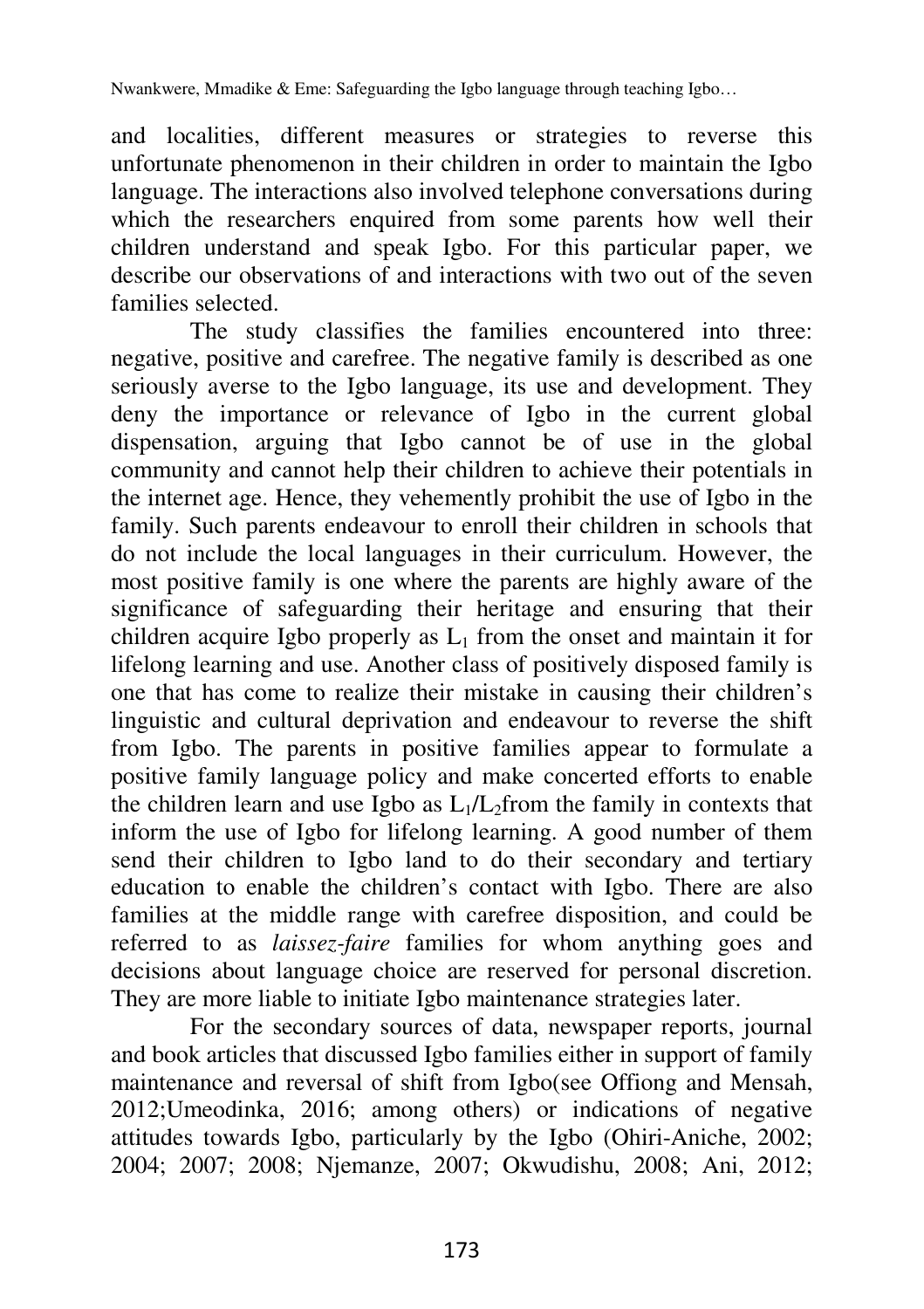Ejiofor, 2013; Osuagwu&Anyanwu, 2014 and Amunike, 2016)serveas evidence to support the feasibility and invaluable advantages of family language maintenance and reversal of shift. In this present study, for ethical reasons and because the study is still evolving, a high degree of anonymity is maintained at this stage about the consultants, who are yet to be contacted and their consent officially sought. As such, the families are identified by alphabet letters. Family A was selected based on its negative perception of Igbo and Family B involved a laissez-faire father who later turned positive. One positive family was mentioned as a model diaspora family, which we call Family C.

 For the analysis, excerpts were selected from the observations and informal oral conversations between any of the researchers and a parent; parent(s) and relation(s); a focal child and parent(s), sibling and one or more other people. In the main study, data from one family are grouped together to get a complete picture of each family. Cross-casing is also employed in the main study examining the attitudes and responses of members of one family as well as those of different families (Miles and Huberman, 1994).

 It is important to note that the researchers come from different parts of Igbo land. As such, due to the informal nature of our data collection and the fact that most of the consultants have not studied the Standard Igbo (SI), interactions were in their respective dialects as classified by Nwaozuzu (2008): East Central Group of Dialects (ECDG) and East Niger Group of Dialects (ENGD). Consequently, the dialectal data are translated into English after the morpheme by morphemeglossing.All the Igbo data in the dialects are tone-marked using Green and Igwe's (1963) tone marking convention. Thus, high tone  $\frac{1}{7}$  is left unmarked, while down-step  $\frac{1}{7}$  and low tones  $\frac{1}{7}$  are indicated.

# **Findings**

The majority of the parents encountered by the researchers views Igbo negatively and rejects its importance in their cultural and social identity; talk more that of their children. It is not so with Family C parents. Despite that in most cases both parents are of Igbo origin and bilingual who acquired Igbo as  $L_1$  and are literate in English, having attained at least secondary school education, the negative parents in families selected are strongly against their children's contact with Igbo, what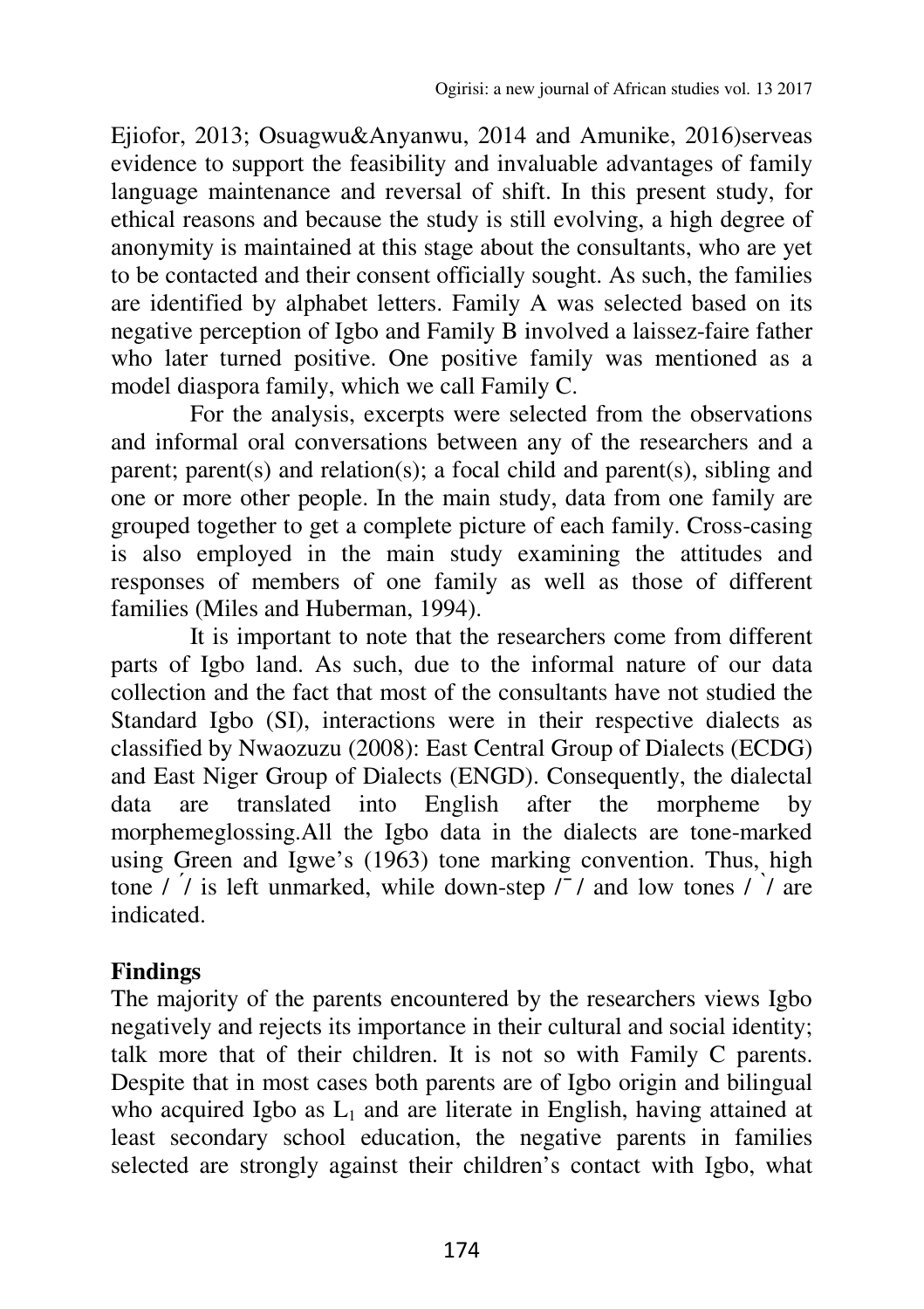more helping them to be proficient in the Igbo language. They rather prefer them to be proficient in English which they consider to be of more utilitarian value in their social lives and the global community. It was almost the same case with the carefree families, with the exception of the one who later retracted and sought reversal strategies. This section gives some excerpts of our observations and interactions with members of the two families used in this current study.

### **Family A**

Both parents in this family are of Igbo origin and are both university graduates. The father is a banker, while the mother is a secondary school teacher. They started life in Igbo land, but later relocated to the south-south when the father was transferred. This family resides in a relatively affluent and mixed neighbourhood in which English is the primary daily language of interaction and the children were enrolled in English-speaking schools. They have four children: two boys and two girls, three of whom were born while in Igbo land. The first two, boy and girl, acquired Igbo as  $L_1$  and were proficient users, while the third child was at the verge of acquiring Igbo as  $L_1$ when the family relocated; their ages at that time being approximately 8: 6: 1½. By this perceived elevation in the family status, the mother, in particular, saw herself as an upper middle class woman whose new status has been marked by the use of English in all domains so as to alienate the children from using Igbo. Consequently, the third child lost the little Igbo she could speak before the parents' relocation, while the first two could not go beyond the level of Igbo they had acquired. The fourth child who was born in this environment acquired English as  $L_1$  right from the onset.

 At the early stages, whenever the children and their mother came home for Christmas, the children's interactions with their homebased relations would be more in English. Attempts to communicate with them in Igbo were usually rebuffed by their mother. But the researcher would always insist and enter into conversation with them in Igbo. At that early stage, the focal child, the first girl, could understand Igbo but had to employ code mixing while responding. Later, the elder brother or any other relation would interpret to her in English for her to comprehend. By this time, she could scarcely respond in Igbo, but resorted to heavy code mixing/switching. Much later, apart from the exchange of basic greetings and pleasantries which she utters with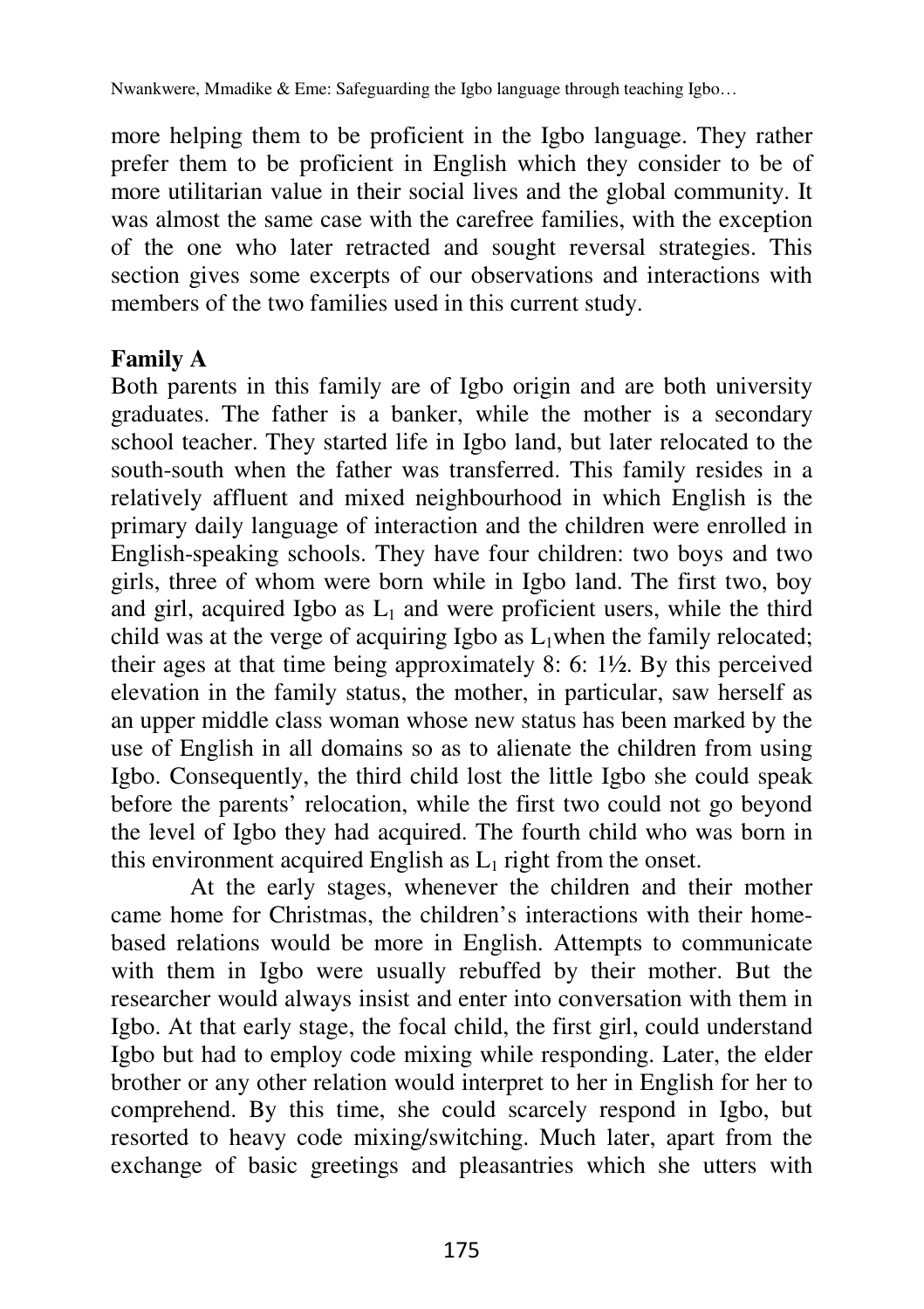foreign accent, she gets completely lost in any real conversation in Igbo. At times, when the issue of these children's shift was raised between some positively disposed relations and their mother, the woman never hesitated to state her point of view as exemplified in the excerpt below:

### **Relation**:

 $\mathrm{1N}$ daā, nini mèrè ụmụ̀ gị<br>do.PST children 2SG gị ejìlà àsụla Ìgbò? HON., why do.PST children 2SG do.NEG speak Igbo? 'Aunty, why don't your children speak Igbo?'

### **Mother A**:

Kaà, sùmaana ñnwo bèkeè, bikō!(evasively, with pretended politeness) Please, speakIMP 3PL English, please! 'Please, speak to them in English only, please!'

### **Relation**:

 Anàrị̀màà nde Ìgbò awụ̀ hụ̀? (surprised) Be-NEG people Igbo be 3PL? 'Are they no longer Igbo people?'

### **Mother A**:

Èjilàhụ̀àsụla Ìgbò nnoo!(with a scornful look and sarcastic tone) DoNEG 3PLspeak Igbo CL! 'They do not speak Igbo, alright!'

### **Relation**:

Àwọ<sup>2</sup>?àbèlà mị mi he i kwùgà, Ndaā! (alarmed) UnderstandNEG.PERF 1SG thing 2SG speakPROGHON 'I don't understand what you mean, Aunty!'

## **Mother A**:

ʔàBèkeè wụnụ he wùgà èwùgaʔ'ụ̀wàùgbuù. That English is.CL thingreign.PROGreignPROG in world now **'**I want you to understand that English is the reigning/popular langauge in today's world.'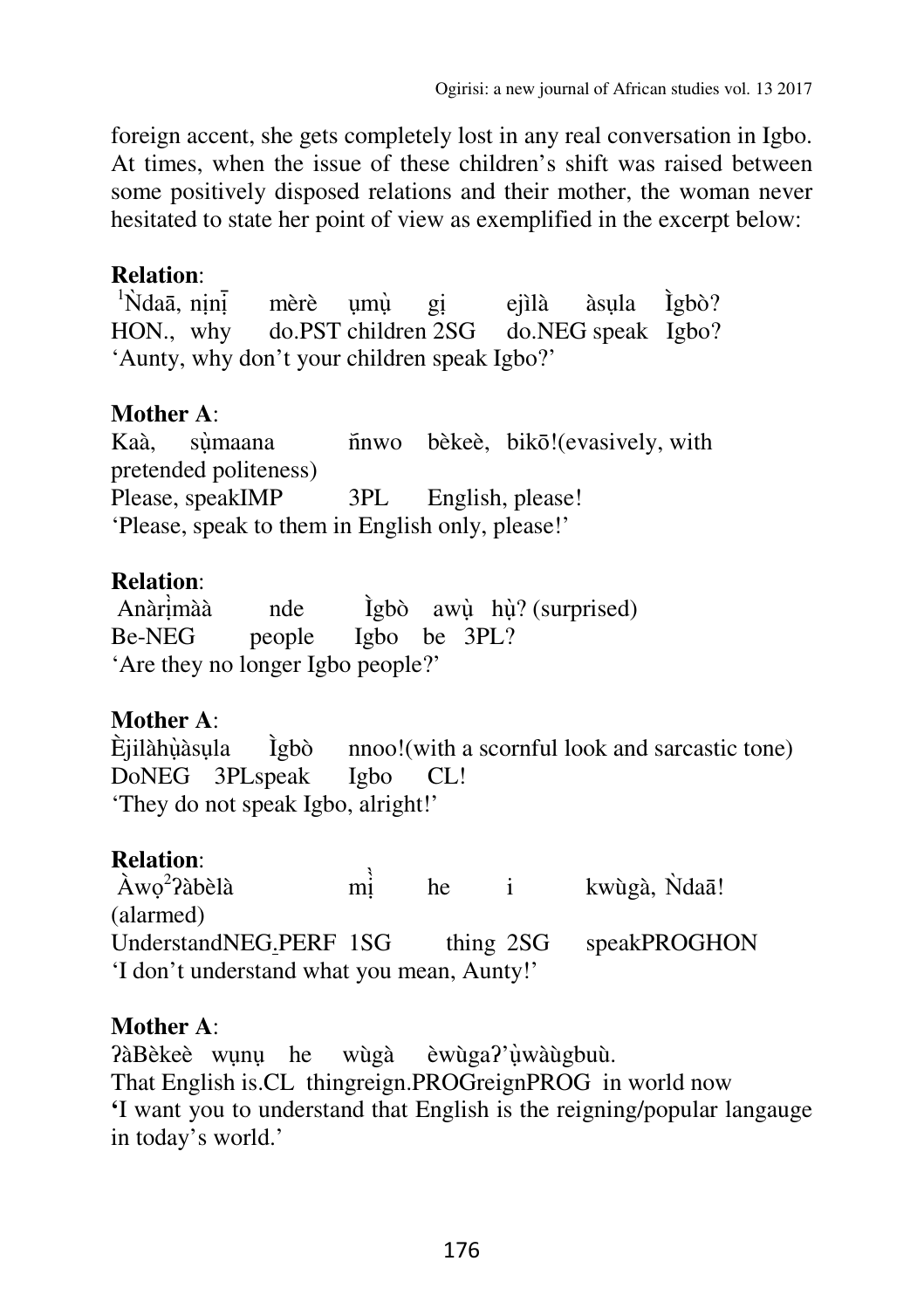# **Relation**:

Oo!Ǹdaā,ewēn̄nā iwe, kaà! Okay! Aunty,beangryNEGCLangerplease 'Okay!Aunty, do not be offended, please!'

# **Mother A**:

Ọ̀ rịị̄ iwe m wēgā nnoo! It be.NEGanger 1SG angryPROG CL 'I am not angry/annoyed, okay/do you hear that!'

## **Mother A**:

Mànà, nnụ̀ kwèshiriimā <sup>3</sup>shà oriiebee jì Ìgbòèje. But 2PL suppose to know that 3SG be.NEG place IMP hold Igbo going 'But, you (people) should be aware that Igbo leads people to nowhere.'

## **Relation**:

Eziokwū? Really?/Truly?

## **Mother A**:

Nnụ̀ amàà shà Bekeè wụ asụ̀sụ òzùrù ụ̀wà ọnụ̄, 2PL knowNEG that English be language complete world mouth wuru asùsu 'internet'?

be language internet?

Don't you (people) know that English is a universal as well as an internet language?

# **Relation**:

Ànyị na ga ị ga  $i^4$  dòhu asùsu kè ānyihùadōhù? 1PLAUX FUTto throw away language of 3PLthrowing away nnà nnā father father1PL

Do we then throw away our own forefather's/heritage language?

# **Mother A**:

|  |  |  | Òleè èbè Ìgbo <sup>5</sup> kw <sup>h</sup> ũakw <sup>h</sup> ũ? Èjì yàà |  |  | wu prezīdenti? |
|--|--|--|-------------------------------------------------------------------------|--|--|----------------|
|--|--|--|-------------------------------------------------------------------------|--|--|----------------|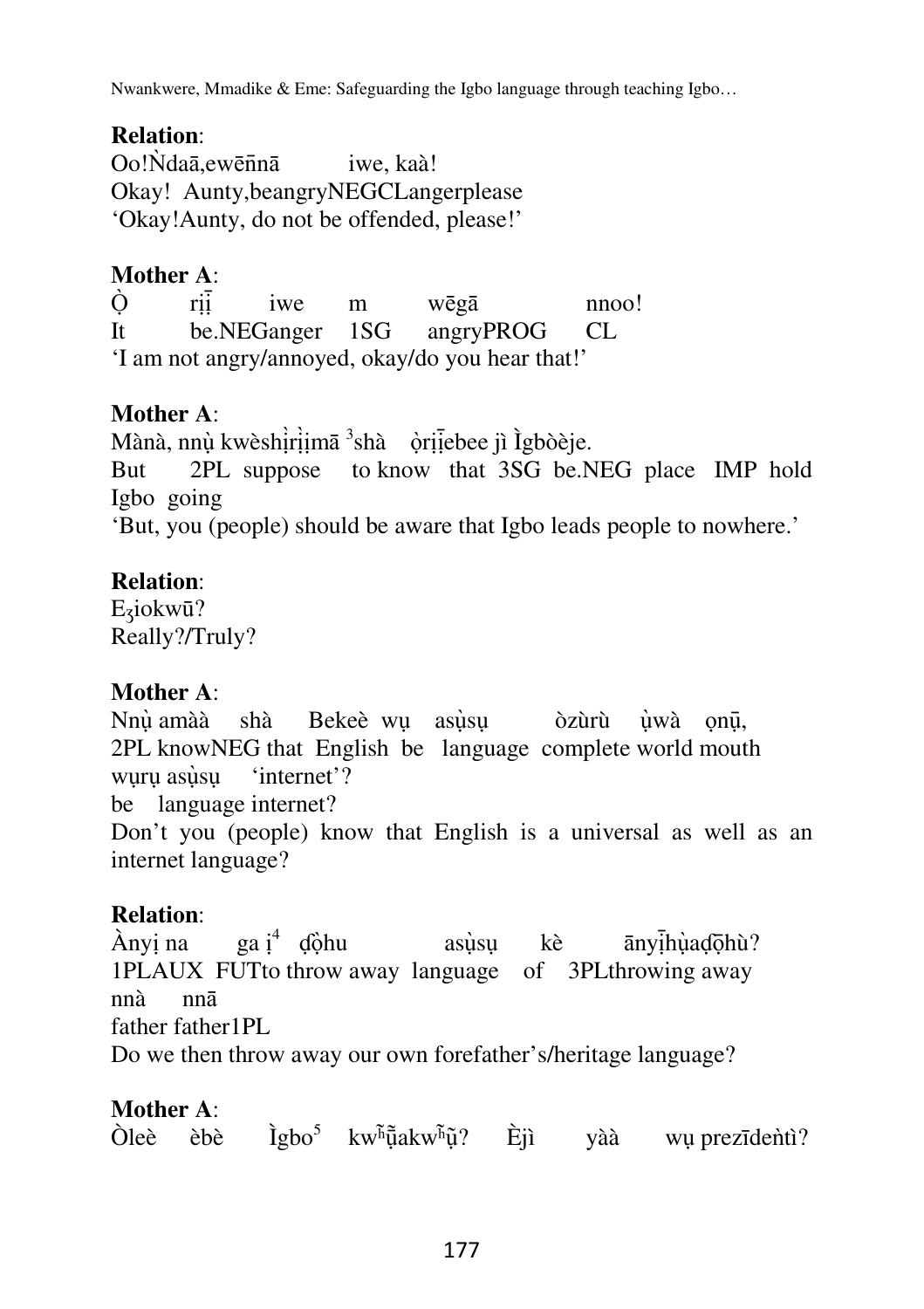Where place Igbo stand standing?IMPRO use3SG being president?

Where can Igbo be placed? Can it make onea president?

**Mother A**:È jì Ìgbò èje Àmerikà? Ò na wụnụ 'ínternet'? IMPRO use Igbo going America? 3SG Auxbe internet? Can Igbo take one to America?What about using the internet?

**Relation**: (quietly shakes the head, smiling wryly)

 In this excerpt, the relation wondered why the children from Family A no longer speak Igbo. Mother A avoids a direct reply to the question, but with feigned politeness, marked by the use of *kaà* and *biko*ֿ*'*please', she emphasizes that interactions with her children should be solely in English. The relation surprisingly asks if they are no longer Igbo people, which Mother A takes as an insult and retorts scornfully and sarcastically that her children do notspeak Igbo. As such, she denies the children's earlier and natural acquisition of Igbo. She seems to impress on the relation to be aware of their newly acquired status. But the relation is alarmed at the negative impression Mother A has created and could not hide his feelings about it. Maintaining her stance, Mother A voices her reason and choice of a more 'elegant lifestyle' defined by the use of English and adoption of an alien culture which she believes to be thenorm. The relation pretends to buy her idea of joining the bandwagon by rendering a mock apology which actually is a show of negative response. This is a ploy that serves to draw Mother A out the more and she acknowledges and denies being offended, pushes her ideas furtherwith contempt. This time, in an all-inclusive disposition, she speaks in a manner that suggests that all village dwellers are uncouth and generally uninformed set of people.Hence, she starts deriding the Igbo language, comparing with Englishand other international languages in the digital and globalised world.

 Nevertheless, Mother A fails to convince the relation, who rejects and ignores her assumed air of superiority. Though in feigned inoffensive manner, the relation implicitly invokes societal expectations mandating the family to dispose the children to learn and speak their heritage language. Thus,that it is an act of foolery to discard one's heritage while promoting foreign languages and ideologies, irrespective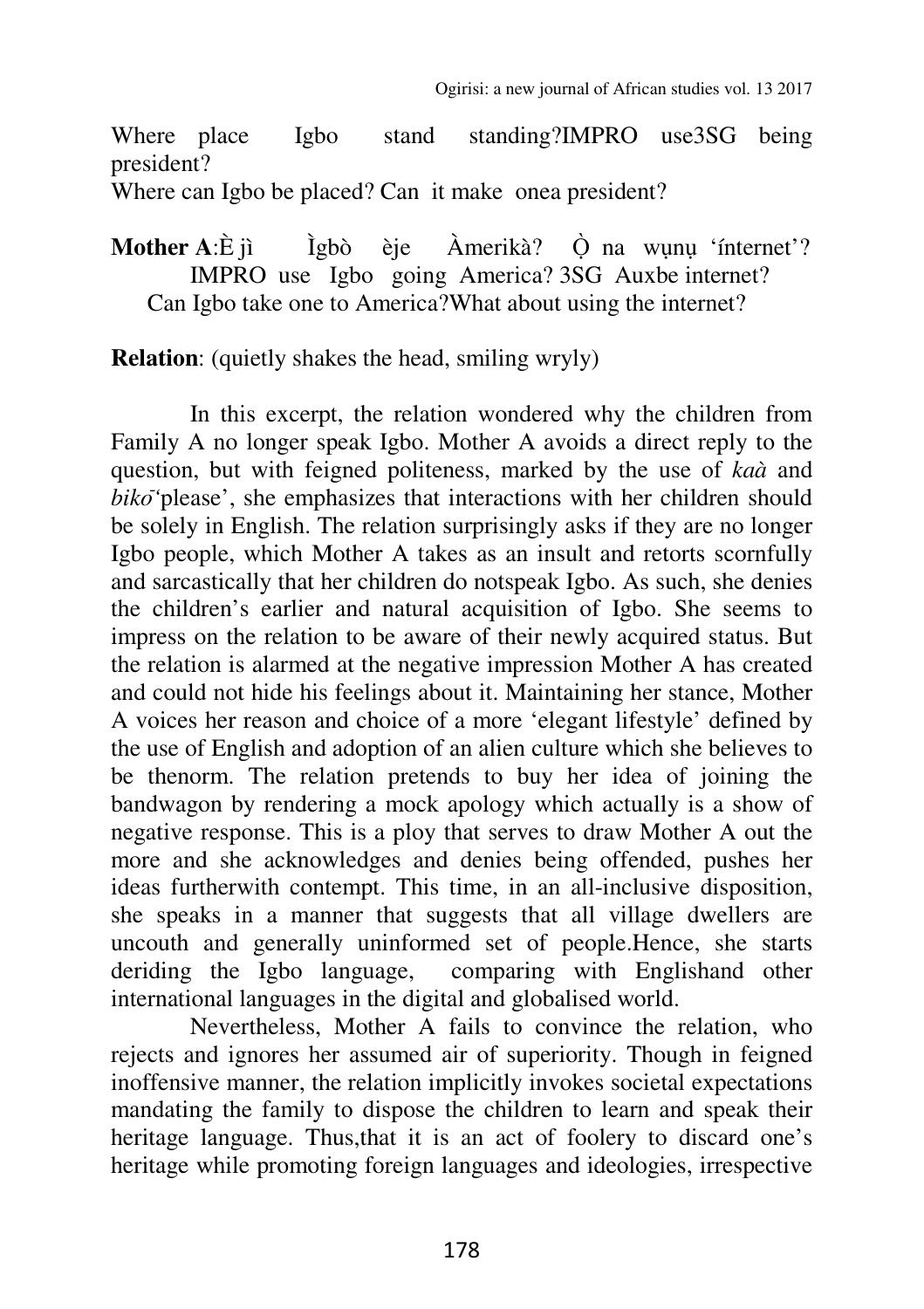of the 'gains' offered by such languages. The relation also pretended to be ignorant and utters,  $E_z ioku$ <sup>2</sup>'Really/Truly?'. This is another interactional style to engage Mother A and draw out more of her negative conceptions of Igbo. The relation's acceptance of Mother A's silent but decided inference to the social difference between them is a mark of respect from a younger to an elder person to actualize their hierarchical position which Mother A seems to emphasize on. Finally, adopting a patronizing or accommodating strategy, the relation allows Mother A to have the last say, that is, appear to win the conversation, since her perceived status tends towards generating a charged situation (in the form of angrily denigrating Igbo).Consequently, acknowledging the futility of continuing the argument, the relation quietly and tactfully terminates the topic, but ruefully registering his disappointment with Mother A (*quietly shakes the head, smiling wryly*).

### **Family B**

Family B has three children, two girls and a boy who were about 9, 6 and 3 years old in 2013 when they came home with their parents on Christmas holiday. The children were all born in the US. Both parents are Igbo and had their first university degree in Nigeria before they travelled to the US where they met and got married.

Prior to the birth of the last child, the home language of interaction with the children was English. But the man and the wife said they would use Igbo when they are alone and when they did not want the children to be part of the discussion. In other words, they used Igbo to seclude the children from their personal interaction. It did not matter to them whether the children could speak Igbo or not. They were content with their children's level of proficiency in English because it is their first language  $(L_1)$ . Consequently, the daughters do not know any single word of Igbo, but they can only give the English meanings of their Igbo names.

 However, the family B parents came to a turning point. This was when they realized that each time they came home for Christmas, the children did not integrate properly with the rest of the family members in the village where they usually spend their Christmas holiday because virtually everyone speaks Igbo. Thus, the couple decided to ensure that the male child should not be denied the knowledge of their heritage language. This decision was informed by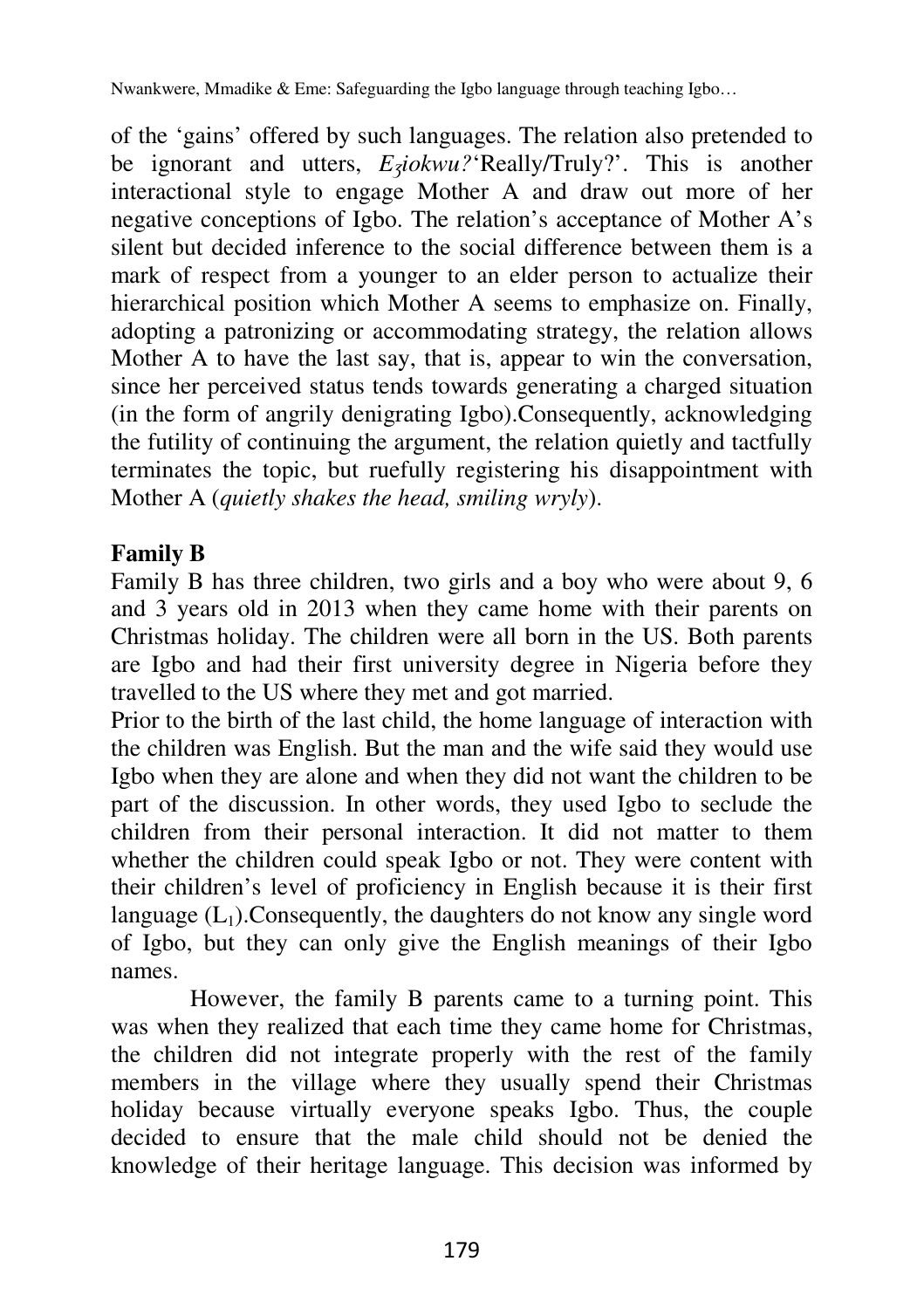their belief that the boy would one day come to settle in Nigeria. Based on this, they decided to use Igbo as the home language of communication, often explaining to the children in English.

We report exclusively here on the boy who is our focal child. He was taught how to greet visitors to the house, how to exchange greetings with people at various occasions and also how to express appreciation as practiced in their home village. The parents used an Igbo picture book to teach him human body parts, names of animals and other objects.

 In 2015, only the man and the son came home for the Christmas holiday. The boy was very enthusiastic and sought every opportunity to enable him express himself in Igbo. In the course of interaction, he was able to say: *Ǹno̟ò̟ .* 'You are welcome to the house'. *Ì̟ saala chī*ֿ? 'Good morning'; and *Ilola*? 'You are welcome'- said to a family member who went out and has come home. *Kà chi foo.* 'Good night.' In a subsequent encounter, he was asked to name and identify some human body parts like *isi* 'head',*anya* 'eye', *o̟nū̟*'mouth', *ezē*'teeth', *imi* 'nose', *ntı̟* 'ear', *aka* 'hand', *u̟kwu̟*'leg', and *afo̟*'belly'.He was able to do this. He was also able to name such animals like *ewu* 'goat', *ò̟ku̟kò̟* 'fowl' and *nki̟tā* 'dog' which were found around the premises.

 According to the father of family B, Igbo visitors to the house are encouraged to interact with the family in Igbo. The boy's level of performance in Igbo was highly appreciated by the parents' relations who commended their efforts in maintaining the use of Igbo at home while in the US.

### **Concluding discussion**

This study investigated the preferred choice of home language among Igbo diaspora families. It was found that most of the parents in this study, including some of their children who had achieved some level of proficiency in Igbo, were born and bred in Igbo land before the family relocated outside Igbo land. But at the time of this study, many of the children have shifted considerably to languages other than Igbo, especially English, while some others could only utter a few basic greeting words. We consider this level of ability insignificant in terms of attaining sufficient productive proficiency in Igbo to enable them transmit the language to subsequent generations.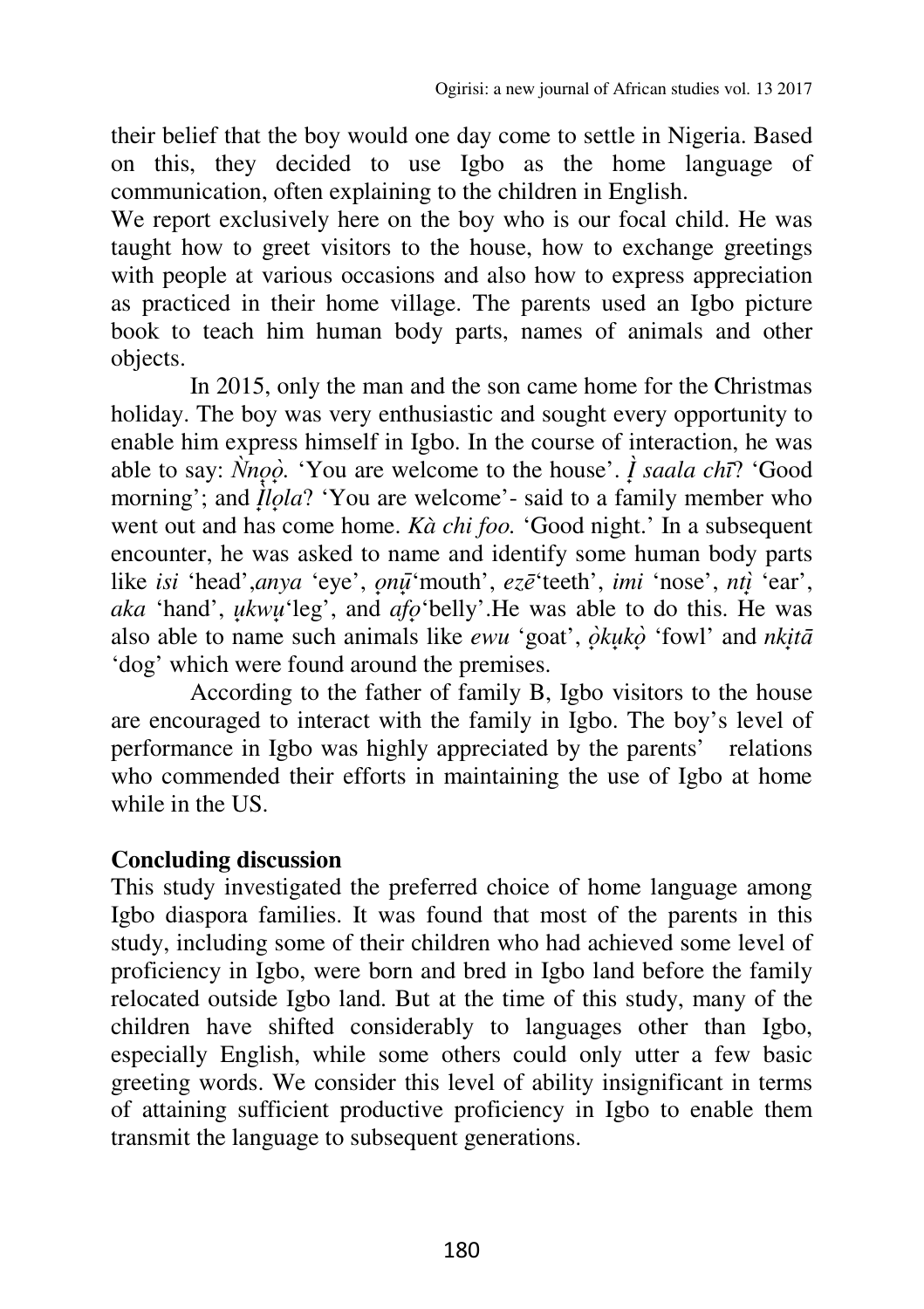The parents of Igbo diaspora children who have a negative disposition towards the Igbo language have shown a strong opposition to their children's acquisition of their heritage language as  $L_1$  or  $L_2$ . Thus, such children are denied the opportunity of transmitting the language to their own children. This kind of attitude smacks of hypocrisy and delusion and stands to be condemned. The reason is that some of such parents are leaders of their respective towns/home people residing in such diaspora places and officiate at meetings where Igbo is usually the medium of expression. This view is informed by the fact that such a linguistic orientation has been identified as the cause for the children's shift from bilingualism/multilingualism in their mother tongue, Igbo and another or other languages, to being monolingual in English. This seems to buttress the declaration by the UNESCO that Igbo is on the brink of attrition by the year 2025 (Okwudishu, 2010; Ani, 2012).

 Bayley, Schecter and Torres-Ayala (1996) reveal some of the socio-cultural and historical factors which inform and constrain Mexican families in the US and their parents' language choices. In the case of the Igbo diaspora families, their daily life encounters with the dominant cultures may be interlaced with negative attitudes. These notwithstanding, Igbo parents in diaspora should look beyond themselves and their immediate environment so as to be aware of the emerging positive change towards their language.

## **End notes**

1. The word *Ǹdáā*, from Òweré dialect (an ECDG satelite: *cf*. Nwaozuzu, 2008) is an honourific term used to address a senior/elderly person. It does not exist in SI.

2. The glottal stop /ʔ/ is a distinctive and contrastive phoneme in ECDG (see Nwankwere, 2013).

3. *Shà* is an assimilated form of *shị́ ʔà*(or*sị̀ nà*in SI) and literally means 'say that/that'.

4. The alveolar implosive /ɗ/ is a distinctive and contrastive phoneme of ECDG. But, while Achebe, Ikekeonwu, Emenanjo, Eme and Ng'ang'a(2010) say it is voiced, an instrumental investigation of the sound analysed it as voiceless /d/(see Nwankwere, Nwaozuzu and Okorji, 2014).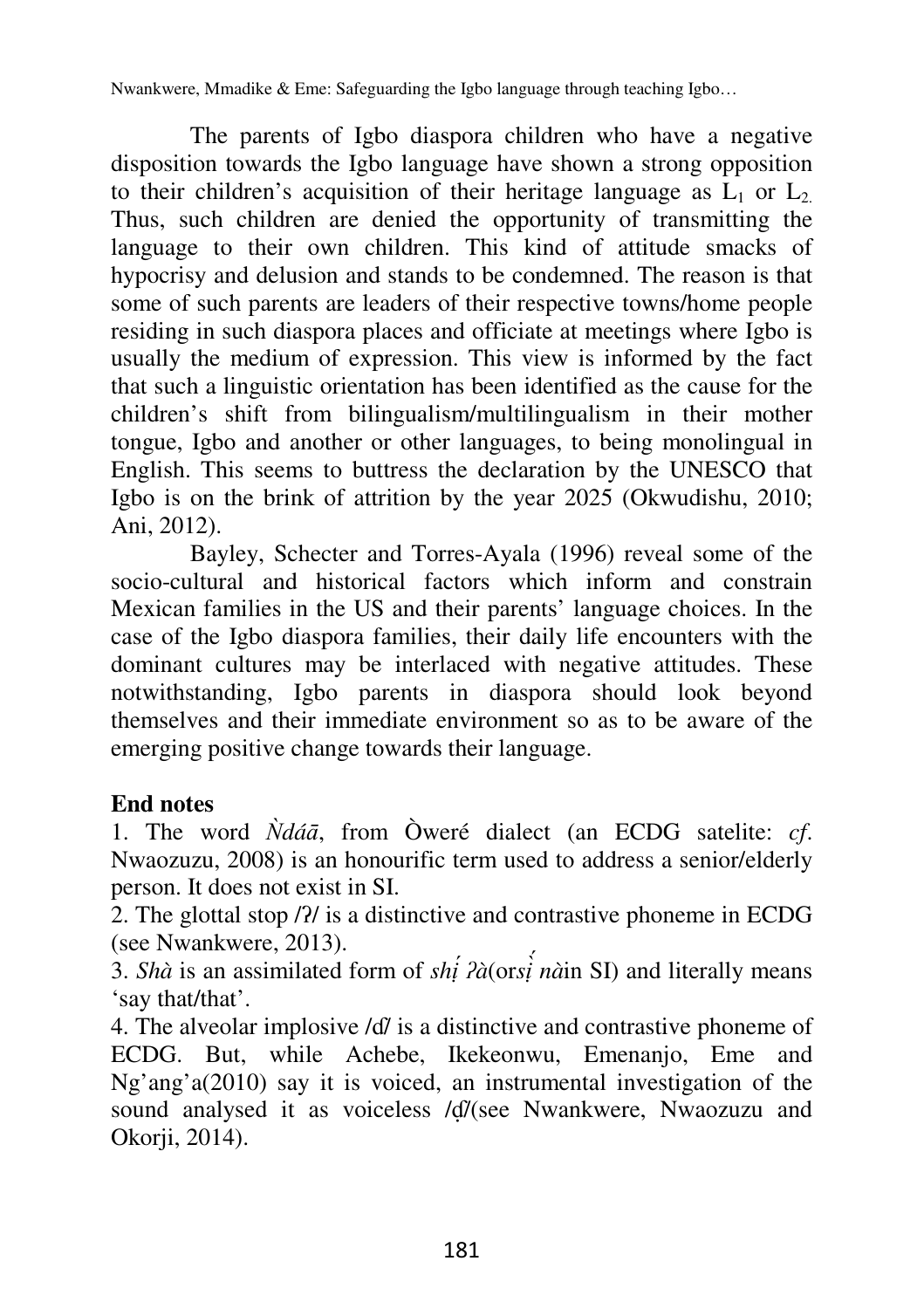5. Many phonological or secondary articulation features like aspiration and nasalisation are distinctive and contrastive in ECDG (see Nwankwere, 2007 and Achebe et al., 2010).

\**Angela Ụ. N. Nwankwere, Department of Linguistics, Nnamdi Azikiwe University Awka, Nigeria, kwelingnau@yahoo.com* 

*\*Benjamin I. Mmadike, Department of Linguistics, Nnamdi Azikiwe University Awka, Nigeria, b.mmadike@unizik.edu.ng* 

*\*Cecilia A. Eme, Department of Linguistics, Nnamdi Azikiwe University, Awka, Nigeria. ca.eme@unizik.edu.ng*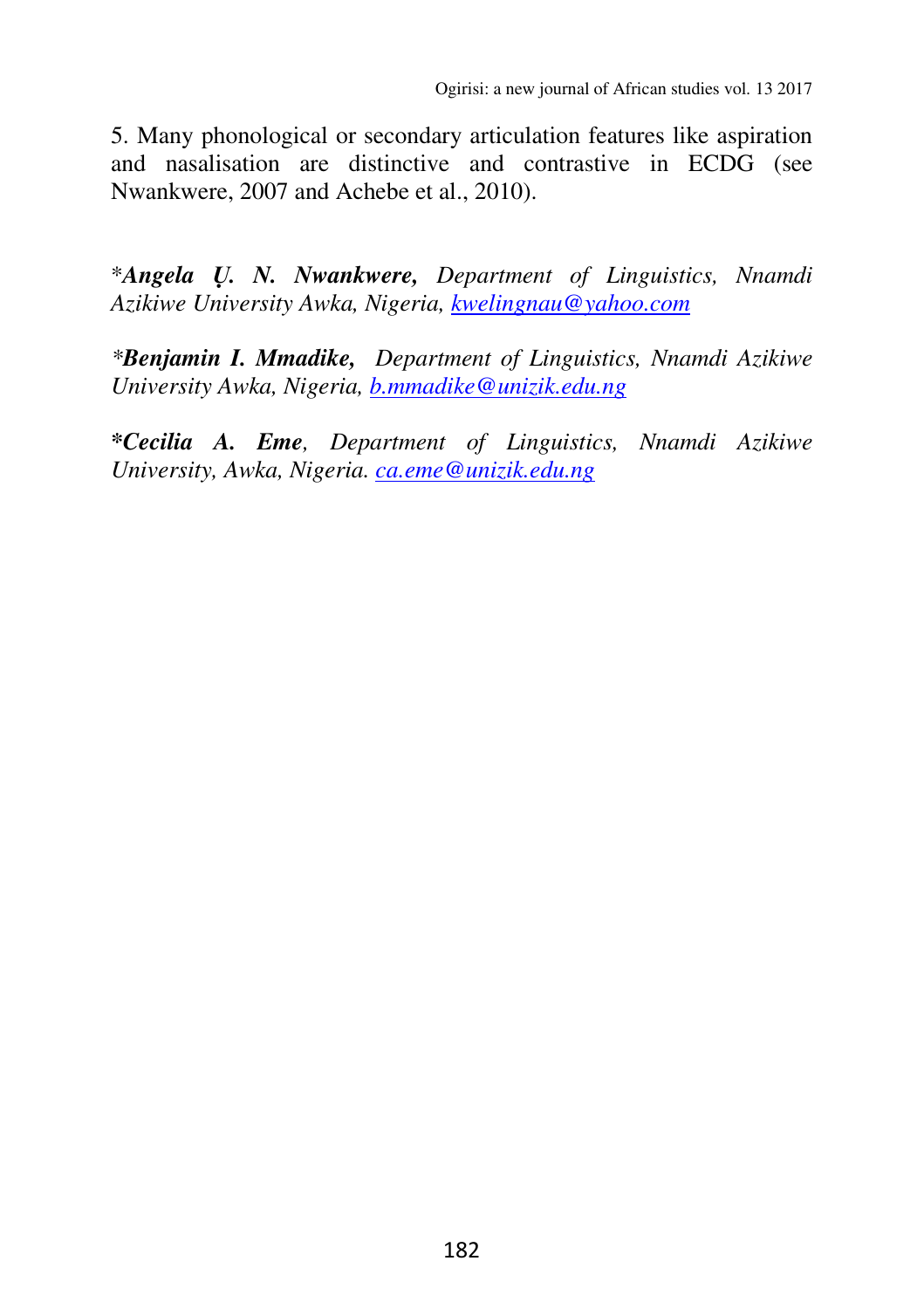#### **References**

- Achebe, I., Ikekeonwu, C., Emenanjo, E.N., Eme, C.A. & Ng'ang'a, W. 2010. *A composite synchronic alphabet of Igbo dialects (CSAID)*. Awka: Amaka Dreams.
- Amunike, U. 2016. Foreign Nigerians…. *Fides.* Vol.24 No.44.
- Ani, K. J. 2012. UNESCO prediction on the extinction of Igbo language in 2025: Analyzing societal violence and new transformative strategies. *Developing Country Studies, Vol. 2, No. 8*: 119-118. Retrieved: 24<sup>th</sup> November, 2016 from: **http://www.iiste.org/Journals/index.php/DCS/article/viewF ile/2934/2972**
- Anyanwu, O., Ndimele, R. & Ugo-Ochulo, N. 2014. Enhancing the vitality of Igbo language learning in schools through indigenous knowledge systems. A paper presented at  $45<sup>th</sup>$
- Annual Conference on African Linguistics: Africa's Endangered Languages: Documentary and Theoretical Approaches, at the University of Kansas, Lawrence, 17-19<sup>th</sup> April. Retrieved, 24<sup>th</sup> November, 2016:
- http://www.acal45.ku.edu/files/ACAL45\_ProgramBooklet.pdf ACALS 45
- Arka, W. 2013. Language management and minority language maintenance in (eastern) Indonesia: Strategic issues. *Language Documentation and Conservation*. vol.7: 74-105.
- Bayley, R., S.R. Schecter& B. Torres-Ayola. 1996. Strategies for bilingual maintenance: Case studies of Mexican-origin families in Texas. *Linguistics and Education.* vol.8:389-408.
- Borgia, M. & S. Dowdy. 2016. Building an intergenerational, homebased language nest. *Santa Barbara Papers in Linguistics.* vol. 21:115-127.
- Ejiofor, P. 2013. *Ọganihu Igbo: Ọnọdụ Asụsụ Igbo*. Nkụzi Odenigbo. Owere: Assumpta Press.
- Eme, C.A. 2016. Nigerian languages in education and the quest for national development. (forthcoming) In D. Mbagwu, F. Asadu, O. Ezeafulukwe, S. Ezeodili & L. Nkamigbo (eds.). *Apostolate of language and linguistics: A festschrift in honour of Professor Emmanuel Okonkwo Ezeani.*Nkpor: Brystevand Publishers.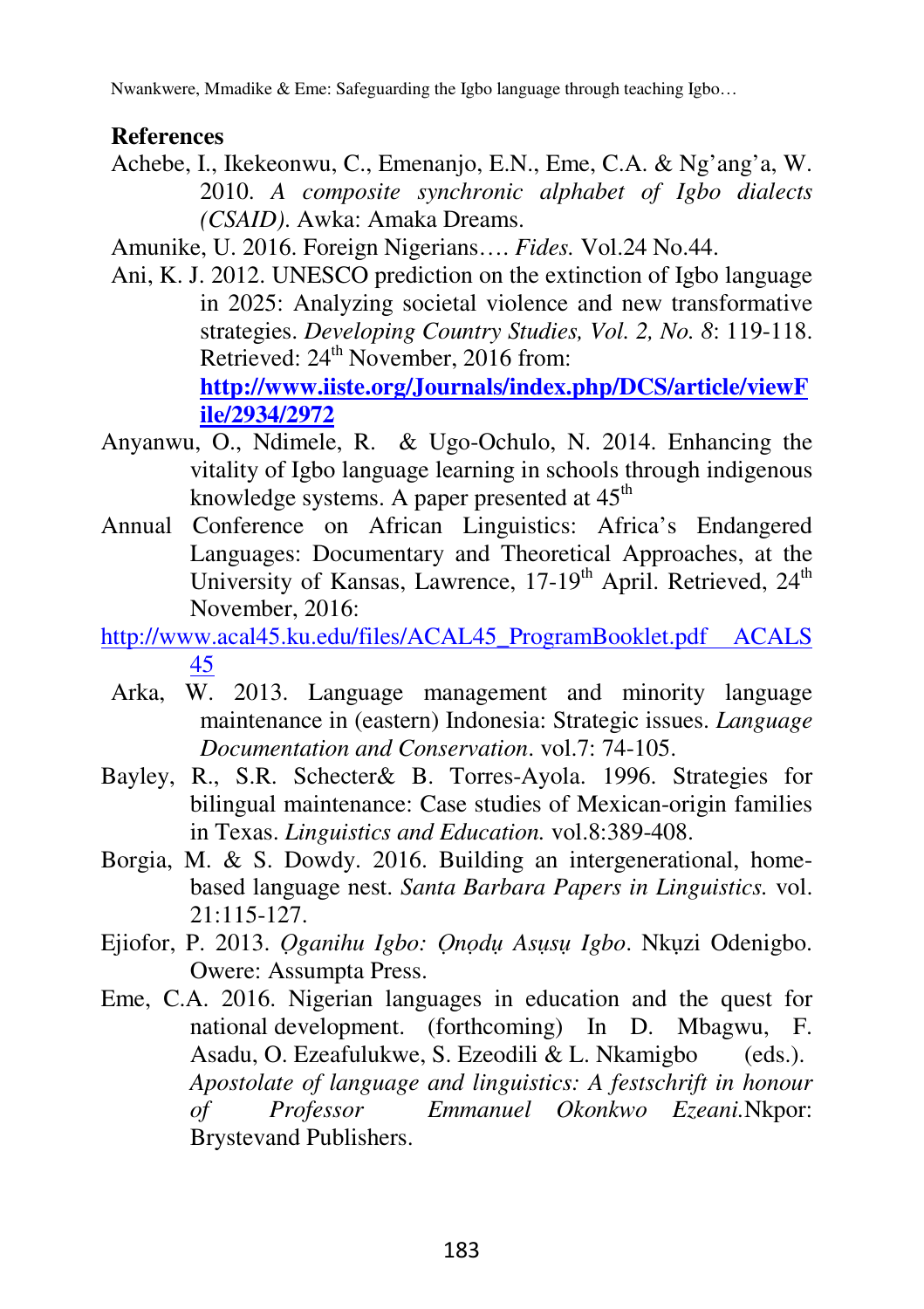- Folorunso, A.K. 2016. *Linguistic universals: French and Yoruba languagesas linguistic twin sisters.* Osun State University Inaugural Lecture series 008, Wednesday, April 20, 2016. Osogbo: Osun State University.
- Miles, M. B. & Huberman, A. M. 1994.*An expanded sourcebook: Qualitative data analysis.*  $2<sup>nd</sup>$  edition. Retrieved:  $27<sup>th</sup>$ November, 2016.
- *https://vivauniversity.files.wordpress.com/2013/11/milesandhuberman 1994.pdf*
- Njemanze, Q. U. 2007. Language endangerment: A phenomenon of language shift and maintenance. *Journal of Nigerian Languages and Culture, Vol. 9, No. 2*: 39-49.
	- Nwachukwu, P.A. 1995. Tone in Igbo syntax. Nwachukwu, P. A. (Ed.) *Studies in Igbo linguistics,Vol. 2*:3o-45. Nsukka: Igbo Language Association (ILA), UNN.
- Nwankwere, A.Ụ.N. 2007. Phonemicity and nasalizationin Owere: Towards enriching the Igbo orthography. *Journal of Nigerian Languages and Culture* (*JONLAC).* Vol. 9: 121-140. (Online)
- Nwankwere, A.Ụ.N. 2013. A phonological analysis of the glottal stop / ʔ / in Òwèré dialect of Igbo. Uzoho, C., Ezeodili, S. & Okoye, J. (Eds.) *The Dignity of a French teacher: Celebrating Prof. Julie Agbasiere*. Awka: FAB Educational Books: 103-113.
- Nwankwere, A.Ụ.N., Nwaozuzu, G.I. &I loene, M.I. 2014. Morphology of clitics in Òwèré satellite dialect of Ìgbò. *Nsukka Working Papers in Language, Linguistics, and Literature(NWPLLL) Vol. 2, Nos 3 & 4* (Online).
- Nwankwere, A.Ụ.N., Nwaozuzu, G.I. & Okorji, R.I. 2013. The voiceless alveolar implosive  $/d/$  in Òwèré dialect of Ìgbò: An acousticdescription. *Nsukka Working Papers in Language, Linguistics, and Literature (NWPLLL) Vol. 1, Nos. 1 & 2*: 284- 298. (Online)
- Nwaozuzu, G. I. 2008. *Dialects of Igbo language*. Nsukka: University of Nigeria Press.
- Offiong, O. A. & Mensah, E. O. 2012.Language Choice and Family Language Policy in Inter-Ethnic Marriages in South-Eastern Nigeria*Studies in Literature and Language, Vol. 4, No.*  2.Retrieved: 24<sup>th</sup> November, 2016, from: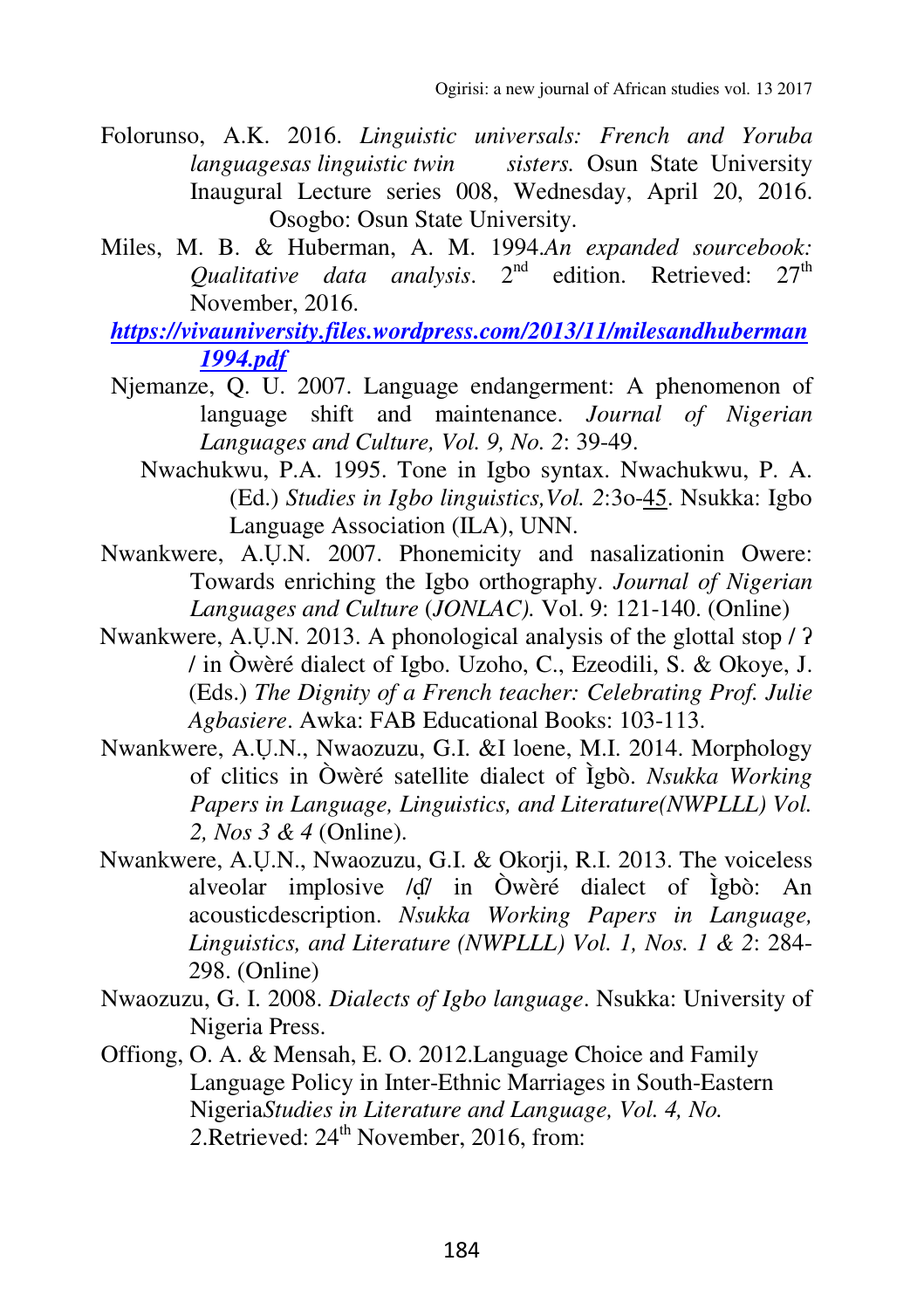- **http://www.cscanada.net/index.php/sll/article/view/j.sll.19231563201 20402.3540/340**
- Ohiri-Aniche, C. 2002. Language endangerment among a majority group: The case of Igbo. *Lagos Education Review, Vol. 9, No. 1*: 120-134.
- Ohiri-Aniche, C. 2004. Parents' choice of language to be first acquired by children in Lagos Metroplis. Paper presented at the 24th West African Languages Congress, University of Ibadan, August 4-6.
- Ohiri-Aniche, C. 2007. Marginalization of Nigerian languages in nursery and primary schools: Path to indigenous language death in Nigeria. In O. Ndimele (Ed.) *Nigerian languages, literatures, cultures and reforms: Festschrift for Ayo Bamgbose* (33-48). Port Harcourt: M & J Grand Orbit Communications Ltd. & Emhai Press.
- Ohiri-Aniche, C. 2008. 50% of Igbo children do not speak the language. *Ndi Igbo Journal, Vol. 1, No. 6*.
- Okwudishu, A. U. 2010. Igbo language studies yesterday, today and tomorrow. *Journal of Igbo Studies, Vol. 5*: 1-13.
- Okolo, C. 2015. Language and endangerment: A foreseeable canker in Nigerian society. In Nkamigbo, L.C. and F.O. Asadu (eds.). *Current issues in linguistics, language and gender studies: A festschrift in honour of Professor Cecilia Amaoge*  **Exercise Brystevand Publishers.**
- Osuagwu, E. C. & Anyanwu, O. 2014. How endangered is Igbo? A paper presented at 45<sup>th</sup> Annual Conference on African Linguistics: *Africa's Endangered Languages: Documentary and Theoretical Approaches*, at the University of Kansas, Lawrence, 17-19<sup>th</sup> April. Retrieved, 24<sup>th</sup> November, 2016:

## **http://www.acal45.ku.edu/files/ACAL45\_ProgramBooklet.pdf ACALS 45**

- Umeodinka, A. 2016. A personal effort narrated at the Igbo Symposium held in the Faculty of Arts, NnamdiAzikiwe University, Awka, on 28<sup>th</sup> November.
- UNESCO. 2012. President's letter. *XXXIII Northcoast Conference*, March 22-24.